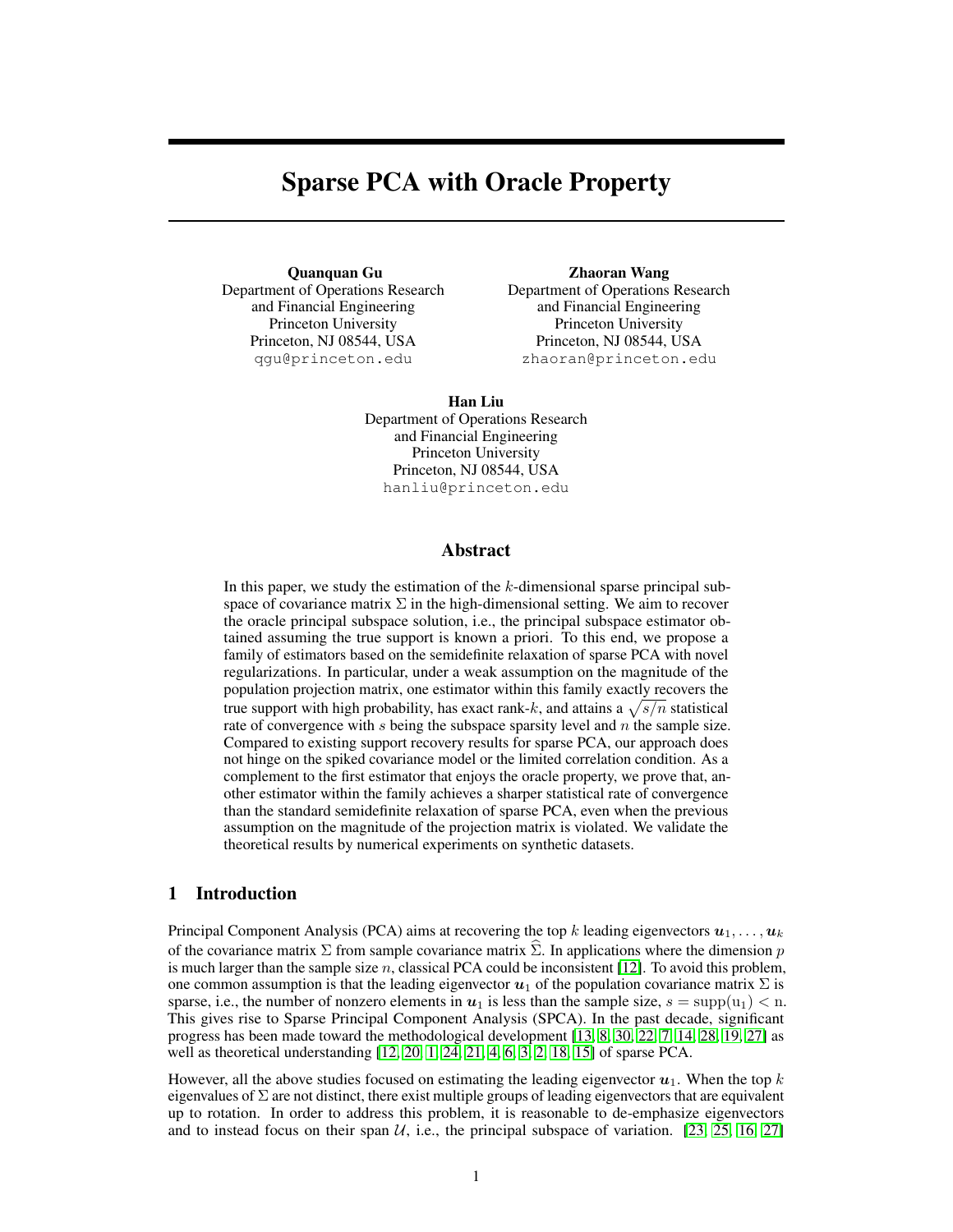proposed *Subspace Sparsity*, which defines sparsity on the projection matrix onto subspace U, i.e.,  $\Pi^* = U U^\top$ , as the number of nonzero entries on the diagonal of  $\Pi^*$ , i.e.,  $s = |\text{supp}(\text{diag}(\Pi^*))|$ . They proposed to estimate the principal subspace instead of principal eigenvectors of  $\Sigma$ , based  $\ell_{1,1}$ -norm regularization on a convex set called Fantope [9], that provides a tight relaxation for simultaneous rank and orthogonality constraints on the positive semidefinite cone. The convergence rate of their estimator is  $O(\lambda_1/(\lambda_k - \lambda_{k+1})s\sqrt{\log p/n})$ , where  $\lambda_k, k = 1, \ldots, p$  is the k-th largest eigenvalue of Σ. Moreover, their support recovery relies on limited correlation condition (LCC) [16], which is similar to irrepresentable condition in sparse linear regression. We notice that [1] also analyzed the semidefinite relaxation of sparse PCA. However, they only considered rank-1 principal subspace and the stringent spiked covariance model, where the population covariance matrix is block diagonal.

In this paper, we aim to recover the oracle principal subspace solution, i.e., the principal subspace estimator obtained assuming the true support is known a priori. Based on recent progress made on penalized M-estimators with nonconvex penalty functions [17, 26], we propose a family of estimators based on the semidefinite relaxation of sparse PCA with novel regularizations. It estimates the k-dimensional principal subspace of a population matrix  $\Sigma$  based on its empirical version  $\Sigma$ . In particular, under a weak assumption on the magnitude of the projection matrix, i.e,

$$
\min_{(i,j)\in T}|\Pi_{ij}^*| \ge \nu + \frac{C\sqrt{k}\lambda_1}{\lambda_k - \lambda_{k+1}}\sqrt{\frac{s}{n}},
$$

where T is the support of  $\Pi^*$ ,  $\nu$  is a parameter from nonconvex penalty and C is an universal constant, one estimator within this family exactly recovers the oracle solution with high probability, and is exactly of rank  $k$ . It is worth noting that unlike the linear regression setting, where the estimators that can recover the oracle solution often have nonconvex formulations, our estimator here is obtained from a convex optimization<sup>1</sup>, and has unique global solution. Compared to existing support recovery results for sparse PCA, our approach does not hinge on the spiked covariance model [1] or the limited correlation condition [16]. Moreover, it attains the same convergence rate as standard PCA as if the support of the true projection matrix is provided a priori. More specifically, the Frobenius norm error of the estimator  $\Pi$  is bounded with high probability as follows

$$
\|\widehat{\Pi} - \Pi^*\|_F \le \frac{C\lambda_1}{\lambda_k - \lambda_{k+1}} \sqrt{\frac{ks}{n}},
$$

where  $k$  is the dimension of the subspace.

As a complement to the first estimator that enjoys the oracle property, we prove that, another estimator within the family achieves a sharper statistical rate of convergence than the standard semidefinite relaxation of sparse PCA, even when the previous assumption on the magnitude of the projection matrix is violated. This estimator is based on nonconvex optimizaiton. With a suitable choice of the regularization parameter, we show that any local optima to the optimization problem is a good estimator for the projection matrix of the true principal subspace. In particular, we show that the Frobenius norm error of the estimator  $\Pi$  is bounded with high probability as

$$
\|\widehat{\Pi} - \Pi^*\|_F \le \frac{C\lambda_1}{\lambda_k - \lambda_{k+1}} \left( \sqrt{\frac{s_1 s}{n}} + \sqrt{m_1 m_2 \frac{\log p}{n}} \right),
$$

where  $s_1, m_1, m_2$  are all no larger than s. Evidently, it is sharper than the convergence rate proved in [23]. Note that the above rate consists of two terms, the  $O(\sqrt{s_1s/n})$  term corresponds to the entries of projection matrix satisfying the previous assumption (i.e., with large magnitude), while  $O(\sqrt{m_1 m_2 \log p/n})$  corresponds to the entries of projection matrix violating the previous assumption (i.e., with small magnitude).

Finally, we demonstrate the numerical experiments on synthetic datasets, which support our theoretical analysis.

The rest of this paper is arranged as follows. Section 2 introduces two estimators for the principal subspace of a covariance matrix. Section 3 analyzes the statistical properties of the two estimators.

<sup>&</sup>lt;sup>1</sup>Even though we use nonconvex penalty, the resulting problem as a whole is still a convex optimization problem, because we add another strongly convex term in the regularization part, i.e.,  $\tau/2\|\Pi\|_F$ .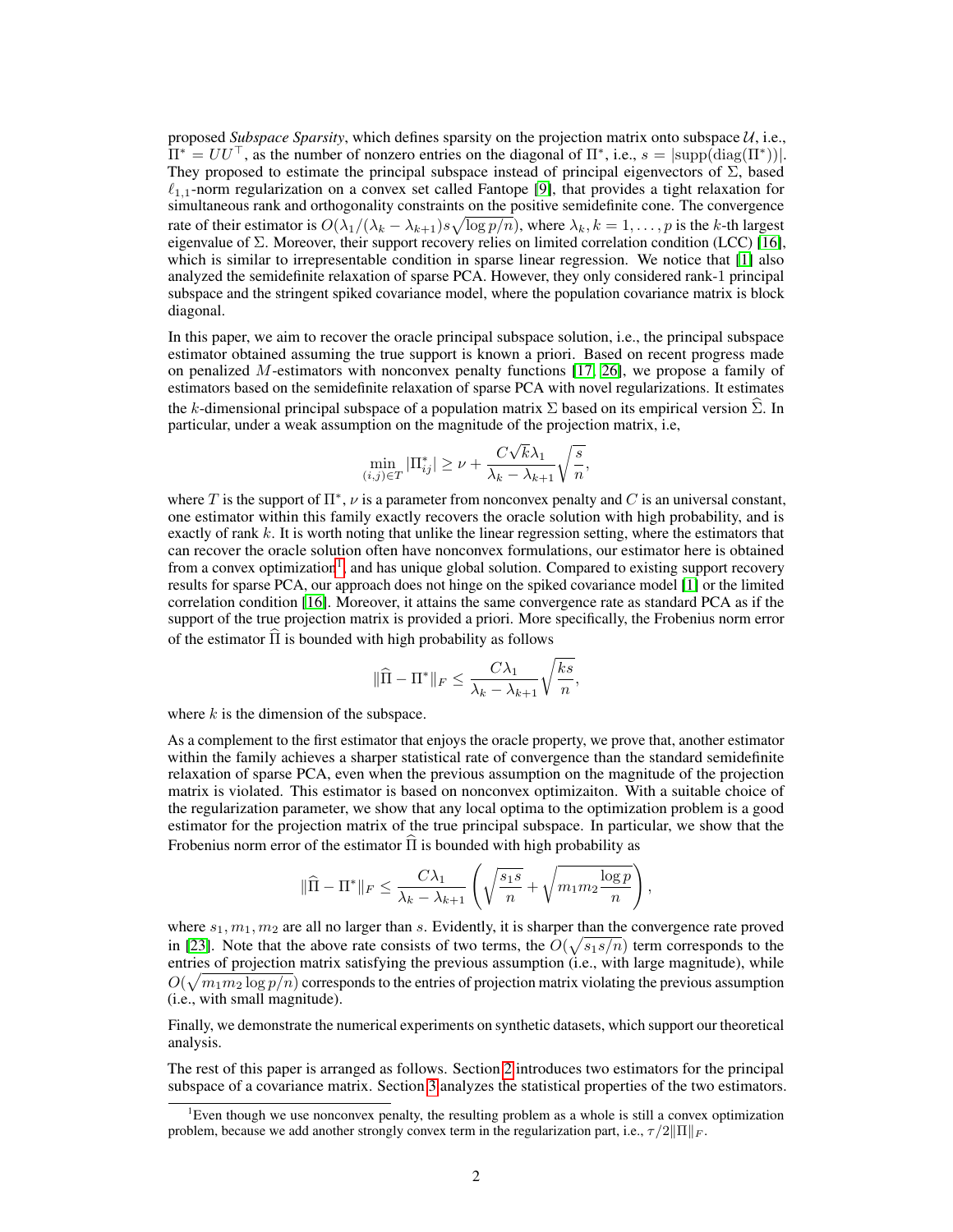We present an algorithm for solving the estimators in Section 4. Section 5 shows the experiments on synthetic datasets. Section 6 concludes this work with remarks.

**Notation.** Let  $[p]$  be the shorthand for  $\{1, \ldots, p\}$ . For matrices A, B of compatible dimension,  $\langle A, B \rangle := \text{tr}(A^\top B)$  is the Frobenius inner product, and  $||A||_F = \langle A, A \rangle$  is the squared Frobenius norm.  $||x||_q$  is the usual  $\ell_q$  norm with  $||x||_0$  defined as the number of nonzero entries of x.  $||A||_{a,b}$ is the  $(a, b)$ -norm defined to be the  $\ell_b$  norm of the vector of rowwise  $\ell_a$  norms of A, e.g.  $||A||_{1,\infty}$ is the maximum absolute row sum.  $||A||_2$  is the spectral norm of A, and  $||A||_*$  is the trace norm (nuclear norm) of A. For a symmetric matrix A, we define  $\lambda_1(A) \geq \lambda_2(A) \geq \ldots \geq \lambda_p(A)$  to be the eigenvalues of A with multiplicity. When the context is obvious we write  $\lambda_j = \lambda_j(A)$  as shorthand.

## 2 The Proposed Estimators

In this section, we present a family of estimators based on the semidefinite relaxation of sparse PCA with novel regularizations, for the principal subspace of the population covariance matrix. Before going into the details of the proposed estimators, we first present the formal definition of principal subspace estimation.

#### 2.1 Problem Definition

Let  $\Sigma \in \mathbb{R}^{p \times p}$  be an unknown covariance matrix, with eigen-decomposition as follows

$$
\Sigma = \sum_{i=1}^p \lambda_i \mathbf{u}_i \mathbf{u}_i^\top,
$$

where  $\lambda_1 \geq \ldots \geq \lambda_p$  are eigenvalues (with multiplicity) and  $\mathbf{u}_1, \ldots, \mathbf{u}_p \in \mathbb{R}^p$  are the associated eigenvectors. The k-dimensional principal subspace of  $\Sigma$  is the subspace spanned by  $\mathbf{u}_1, \dots, \mathbf{u}_k$ . The projection matrix to the  $k$ -dimensional principal subspace is

$$
\Pi^* = \sum_{i=1}^k \mathbf{u}_i \mathbf{u}_i^\top = U U^\top,
$$

where  $U = [\mathbf{u}_1, \dots, \mathbf{u}_k]$  is an orthonormal matrix. The reason why principal subspace is more appealing is that it avoids the problem of un-identifiability of eigenvectors when the eigenvalues are not distinct. In fact, we only need to assume  $\lambda_k - \lambda_{k+1} > 0$  instead of  $\lambda_1 > \ldots > \lambda_k > \lambda_{k+1}$ . Then the principal subspace  $\Pi^*$  is unique and identifiable. We also assume that k is fixed.

Next, we introduce the definition of *Subspace Sparsity* [25], which can be seen as the extension of conventional *Eigenvector Sparsity* used in sparse PCA.

Definition 1. *[25] (Subspace Sparsity) The projection* Π<sup>∗</sup> *onto the subspace spanned by the eigenvectors of*  $\Sigma$  *corresponding to its* k *largest eigenvalues satisfies*  $||U||_{2,0} \leq s$ , *or equivalently*  $\|\text{diag}(\Pi)\|_0 \leq s.$ 

In the extreme case that  $k = 1$ , the support of the projection matrix onto the rank-1 principal subspace is the same as the support of the sparse leading eigenvector.

The problem definition of principal subspace estimation is: given an i.i.d. sample  $\{x_1, x_2, \ldots, x_n\}$  $\mathbb{R}^p$  which are drawn from an unknown distribution of zero mean and covariance matrix  $\Sigma$ , we aim to estimate  $\Pi^*$  based on the empirical covariance matrix  $S \in \mathbb{R}^{p \times p}$ , that is given by  $\hat{\Sigma} =$ <br> $\mathbb{R}^{p \times p}$ ,  $\mathbb{R}^{p \times p}$ ,  $\mathbb{R}^{p \times p}$ ,  $\mathbb{R}^{p \times p}$ ,  $\mathbb{R}^{p \times p}$ ,  $\mathbb{R}^{p \times p}$ ,  $\mathbb{R}^{p \times p}$ ,  $1/n \sum_{i=1}^n \mathbf{x}_i \mathbf{x}_i^{\top}$ . We are particularly interested in the high dimensional setting, where  $p \to \infty$  as  $n \to \infty$ , in sharp contrast to conventional setting where p is fixed and  $n \to \infty$ .

Now we are ready to design a family of estimators for  $\Pi^*$ .

#### 2.2 A Family of Sparse PCA Estimators

Given a sample covariance matrix  $\hat{\Sigma} \in \mathbb{R}^{p \times p}$ , we propose a family of sparse principal subspace estimator  $\hat{\Pi}$  that is defined to be a solution of the semidefinite relaxation of sparse PCA

$$
\widehat{\Pi}_{\tau} = \underset{\Pi}{\text{argmin}} \ - \ \langle \widehat{\Sigma}, \Pi \rangle + \frac{\tau}{2} ||\Pi||_F^2 + \mathcal{P}_{\lambda}(\Pi), \quad \text{subject to } \Pi \in \mathcal{F}^k,\tag{1}
$$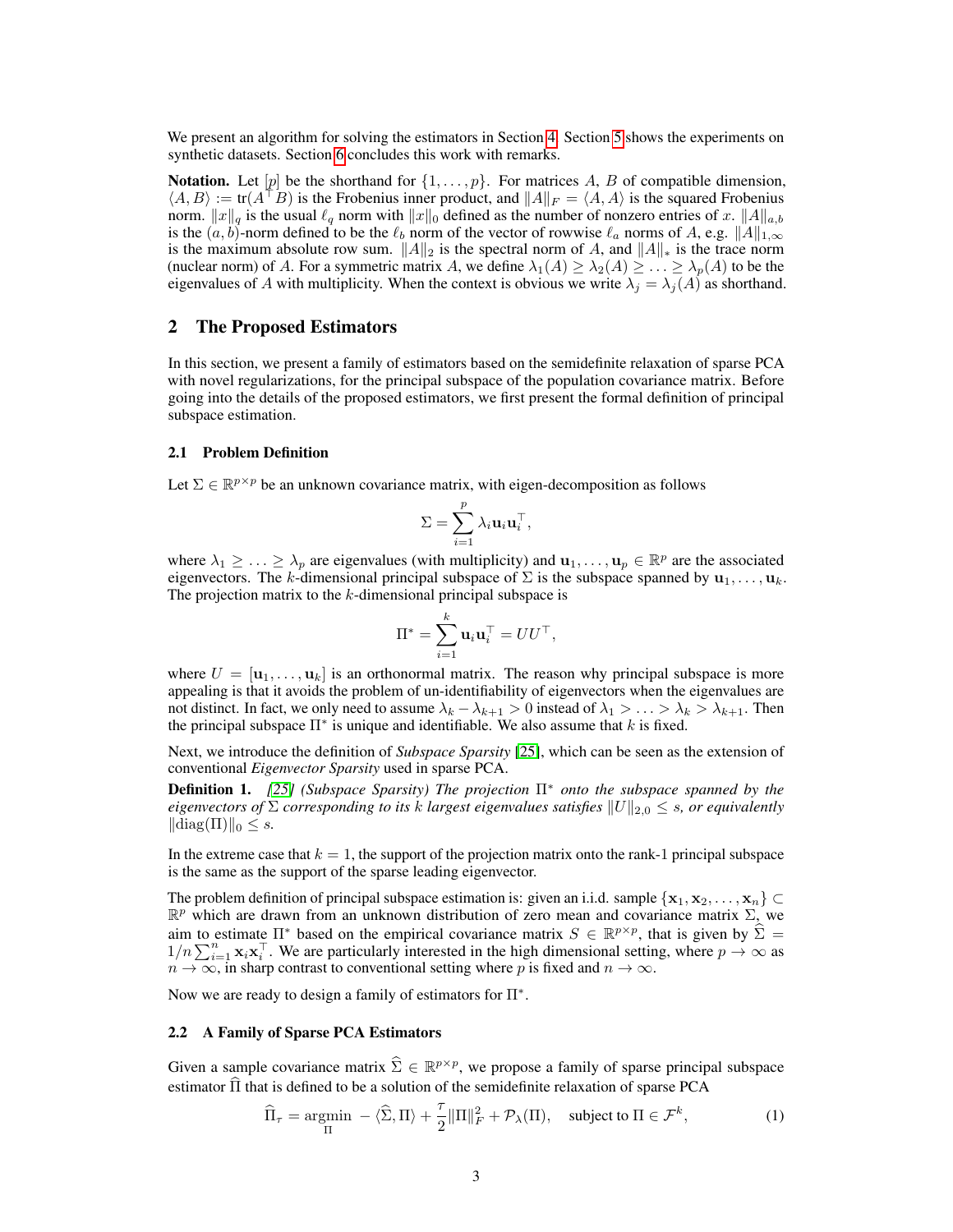where  $\tau > 0, \lambda > 0$  is a regularization parameter,  $\mathcal{F}^k$  is a convex body called the Fantope [9, 23], that is defined as follows

$$
\mathcal{F}^k = \{ X : 0 \prec X \prec I \text{ and } \text{tr}(X) = k \},
$$

and  $\mathcal{P}_\lambda(\Pi)$  is a decomposable nonconvex penalty, i.e.,  $\mathcal{P}_\lambda(\Pi) = \sum_{i,j=1}^p p_\lambda(\Pi_{ij})$ . Typical nonconvex penalties include the smoothly clipped absolute deviation (SCAD) penalty [10] and minimax concave penalty MCP [29], which can eliminate the estimation bias and attain more refined statistical rates of convergence [17, 26]. For example, MCP penalty is defined as

$$
p_{\lambda}(t) = \lambda \int_0^{|t|} \left(1 - \frac{z}{\lambda b}\right) dz = \left(\lambda |t| - \frac{t^2}{2b}\right) \mathbf{1}(|t| \le b\lambda) + \frac{b\lambda^2}{2} \mathbf{1}(|t| > b\lambda),\tag{2}
$$

where  $b > 0$  is a fixed parameter.

An important property of the nonconvex penalties  $p_{\lambda}(t)$  is that they can be formulated as the sum of the  $\ell_1$  penalty and a concave part  $q_\lambda(t)$ :  $p_\lambda(t) = \lambda |t| + q_\lambda(t)$ . For example, if  $p_\lambda(t)$  is chosen to be the MCP penalty, then the corresponding  $q_{\lambda}(t)$  is:

$$
q_{\lambda}(t) = -\frac{t^2}{2b}\mathbf{1}(|t| \le b\lambda) + \left(\frac{b\lambda^2}{2} - \lambda|t|\right)\mathbf{1}(|t| > b\lambda),
$$

We rely on the following regularity conditions on  $p_{\lambda}(t)$  and its concave component  $q_{\lambda}(t)$ :

- (a)  $p_{\lambda}(t)$  satisfies  $p'_{\lambda}(t) = 0$ , for  $|t| \ge \nu > 0$ .
- (b)  $q'_{\lambda}(t)$  is monotone and Lipschitz continuous, i.e., for  $t' \geq t$ , there exists a constant  $\zeta_{-} \geq 0$ such that

$$
-\zeta_- \leq \frac{q_\lambda'(t')-q_\lambda'(t)}{t'-t}.
$$

- (c)  $q_{\lambda}(t)$  and  $q'_{\lambda}(t)$  pass through the origin, i.e.,  $q_{\lambda}(0) = q'_{\lambda}(0) = 0$ .
- (d)  $q'_{\lambda}(t)$  is bounded, i.e.,  $|q'_{\lambda}(t)| \leq \lambda$  for any t.

The above conditions apply to a variety of nonconvex penalty functions. For example, for MCP in (2), we have  $\nu = b\lambda$  and  $\zeta = 1/b$ .

It is easy to show that when  $\tau > \zeta$ , the problem in (1) is strongly convex, and therefore its solution is unique. We notice that [16] also introduced the same regularization term  $\tau/2\|\Pi\|_F^2$  in their estimator. However, our motivation is quite different from theirs. We introduce this term because it is essential for the estimator in (1) to achieve the oracle property provided that the magnitude of all the entries in the population projection matrix is sufficiently large. We call (1) *Convex Sparse PCA Estimator*.

Note that constraint  $\Pi \in \mathcal{F}^k$  only guarantees that the rank of  $\widehat{\Pi}$  is  $\geq k$ . However, we can prove that our estimator is of rank  $k$  exactly. This is in contrast to [23], where some post projection is needed, to make sure their estimator is of rank  $k$ .

#### 2.3 Nonconvex Sparse PCA Estimator

In the case that the magnitude of entries in the population projection matrix  $\Pi^*$  violates the previous assumption, (1) with  $\tau > \zeta$  no longer enjoys the desired oracle property. To this end, we consider another estimator from the family of estimators in (1) with  $\tau = 0$ ,

$$
\widehat{\Pi}_{\tau=0} = \underset{\Pi}{\text{argmin}} - \langle \widehat{\Sigma}, \Pi \rangle + \mathcal{P}_{\lambda}(\Pi), \quad \text{subject to } \Pi \in \mathcal{F}^k. \tag{3}
$$

Since  $-\langle \hat{\Sigma}, \Pi \rangle$  is an affine function, and  $\mathcal{P}_{\lambda}(\Pi)$  is nonconvex, the estimator in (3) is nonconvex. We simply refer to it as *Nonconvex Sparse PCA Estimator*. We will prove that it achieves a sharper statistical rate of convergence than the standard semidefinite relaxation of sparse PCA [23], even when the previous assumption on the magnitude of the projection matrix is violated.

It is worth noting that although our estimators in (1) and (3) are for the projection matrix Π of the principal subspace, we can also provide an estimator of  $U$ . By definition, the true subspace satisfies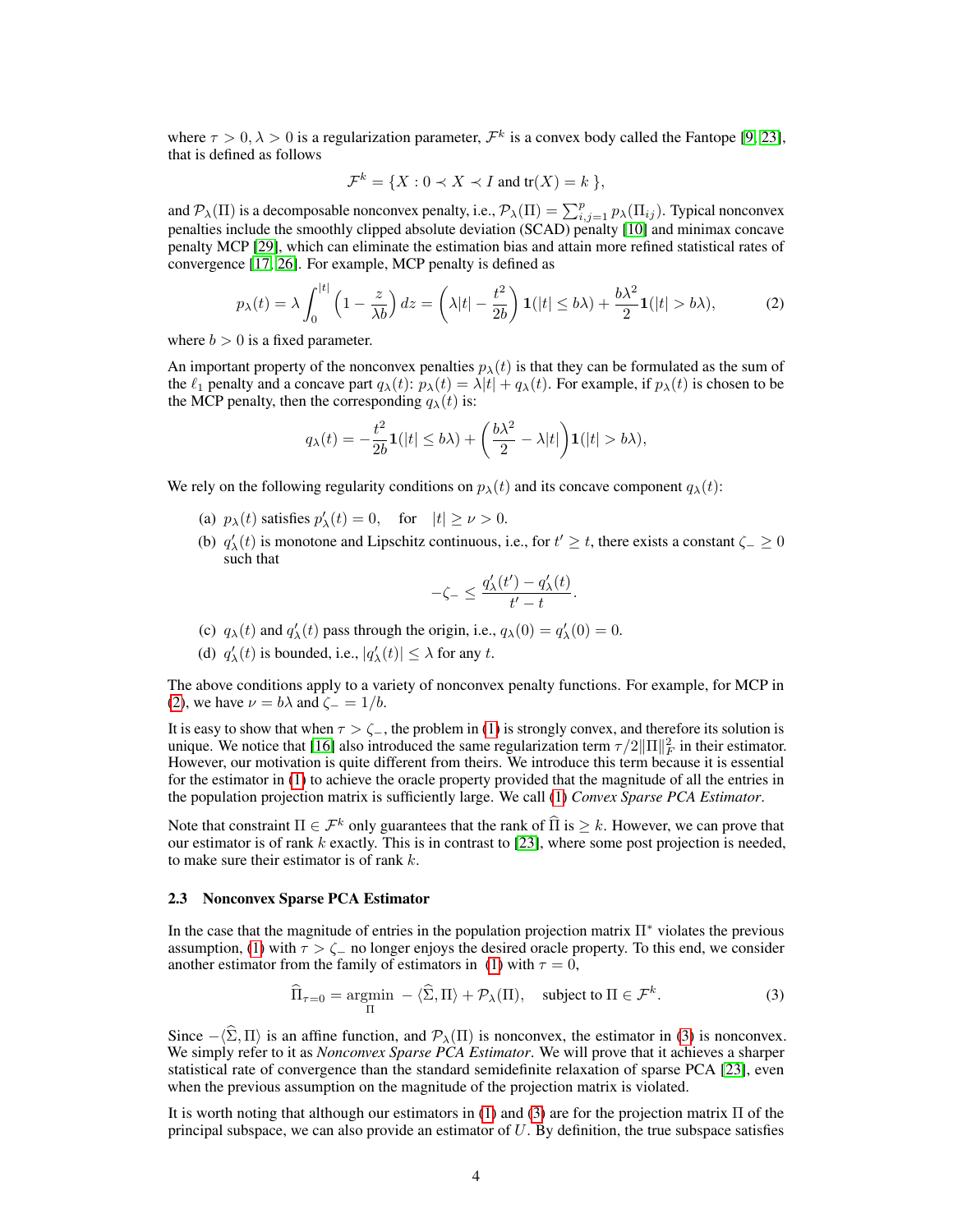$\Pi^* = U U^\top$ . Thus, the estimator  $\hat{U}$  can be computed from  $\hat{\Pi}$  using eigenvalue decomposition. In detail, we can set the columns of  $\hat{U}$  to be the top k leading eigenvectors of  $\hat{\Pi}$ . In case that the top k eigenvalues of  $\hat{\Pi}$  are the same, we can follow the standard PCA convention by rotating the eigenvectors with a rotation matrix R, such that  $(\widehat{U}R)^T\widehat{\Sigma}(\widehat{U}R)$  is diagonal. Then  $\widehat{U}R$  is the orthonormal basis for the estimated principal subspace, and can be used for visualization and dimension reduction.

## 3 Statistical Properties of the Proposed Estimators

In this section, we present the statistical properties of the two estimators in the family (1). One is with  $\tau > \zeta$ , the other is with  $\tau = 0$ . The proofs are all included in the longer version of this paper.

To evaluate the statistical performance of the principal subspace estimators, we need to define the estimator error between the estimated projection matrix and the true projection matrix. In our study, we use the Frobenius norm error  $\|\hat{\Pi} - \Pi^*\|_F$ .

#### 3.1 Oracle Property and Convergence Rate of Convex Sparse PCA

We first analyze the estimator in (1) when  $\tau > \zeta$ . We prove that, the estimator  $\hat{\Pi}$  in (1) recovers the support of Π<sup>∗</sup> under suitable conditions on its magnitude. Before we present this theorem, we introduce the definition of an oracle estimator, denoted by  $\widehat{\Pi}_O$ . Recall that  $S = \text{supp}(\text{diag}(\Pi^*))$ . The oracle estimator  $\widehat{\Pi}_{\Omega}$  is defined as

$$
\widehat{\Pi}_O = \underset{\text{supp}(\text{diag}(\Pi)) \subset \mathcal{S}, \Pi \in \mathcal{F}^k}{\text{argmin}} \mathcal{L}(\Pi). \tag{4}
$$

where  $\mathcal{L}(\Pi) = -\langle \widehat{\Sigma}, \Pi \rangle + \frac{\tau}{2} \|\Pi\|_F^2$ . Note that the above oracle estimator is not a practical estimator, because we do not know the true support  $S$  in practice.

The following theorem shows that, under suitable conditions,  $\hat{\Pi}$  in (1) is the same as the oracle estimator  $\widehat{\Pi}_O$  with high probability, and therefore exactly recovers the support of  $\Pi^*$ .

**Theorem 1.** *(Support Recovery)* Suppose the nonconvex penalty  $\mathcal{P}_{\lambda}(\Pi) = \sum_{i,j=1}^{p} p_{\lambda}(\Pi)$  satis*fies conditions (a) and (b).* If  $\Pi^*$  satisfies  $\min_{(i,j)\in\mathcal{T}}|\Pi^*_{ij}|\geq \nu + C\sqrt{k}\lambda_1/(\lambda_k-\lambda_{k+1})\sqrt{s/n}$ . *For the estimator in* (1) with the regularization parameter  $\lambda = C \lambda_1 \sqrt{\log p/n}$  and  $\tau > \zeta_-,$  we *have with probability at least*  $1 - 1/n^2$  *that*  $\widehat{\Pi} = \widehat{\Pi}_O$ *, which further implies* supp $(\text{diag}(\widehat{\Pi})) =$  $\text{supp}(\text{diag}(\widehat{\Pi}_{\text{O}})) = \text{supp}(\text{diag}(\Pi^*))$  *and*  $\text{rank}(\widehat{\Pi}) = \text{rank}(\widehat{\Pi}_{\text{O}}) = k$ .

For example, if we use MCP penalty, the magnitude assumption turns out to be  $\min_{(i,j)\in T} |\Pi^*_{ij}| \ge$  $Cb\lambda_1\sqrt{\log p/n}+C\sqrt{k}\lambda_1/(\lambda_k-\lambda_{k+1})\sqrt{s/n}.$ 

Note that in our proposed estimator in (1), we do not rely on any oracle knowledge on the true support. Our theory in Theorem 1 shows that, with high probability, the estimator is identical to the oracle estimator, and thus exactly recovers the true support.

Compared to existing support recovery results for sparse PCA [1, 16], our condition on the magnitude is weaker. Note that the limited correlation condition [16] and the even stronger spiked covariance condition [1] impose constraints not only on the principal subspace corresponding to  $\lambda_1, \dots, \lambda_k$ , but also on the "non-signal" part, i.e., the subspace corresponding to  $\lambda_{k+1}, \ldots, \lambda_p$ . Unlike these conditions, we only impose conditions on the "signal" part, i.e., the magnitude of the projection matrix  $\Pi^*$  corresponding to  $\lambda_1, \ldots, \lambda_k$ . We attribute the oracle property of our estimator to novel regularizations  $(\tau/2||\Pi||_F^2$  plus nonconvex penalty).

The oracle property immediately implies that under the above conditions on the magnitude, the estimator in  $(1)$  achieves the convergence rate of standard PCA as if we know the true support S a priori. This is summarized in the following theorem.

**Theorem 2.** *Under the same conditions of Theorem 1, we have with probability at least*  $1 - 1/n^2$ *that* √

$$
\|\widehat{\Pi} - \Pi^*\|_F \le \frac{C\sqrt{k}\lambda_1}{\lambda_k - \lambda_{k+1}}\sqrt{\frac{s}{n}},
$$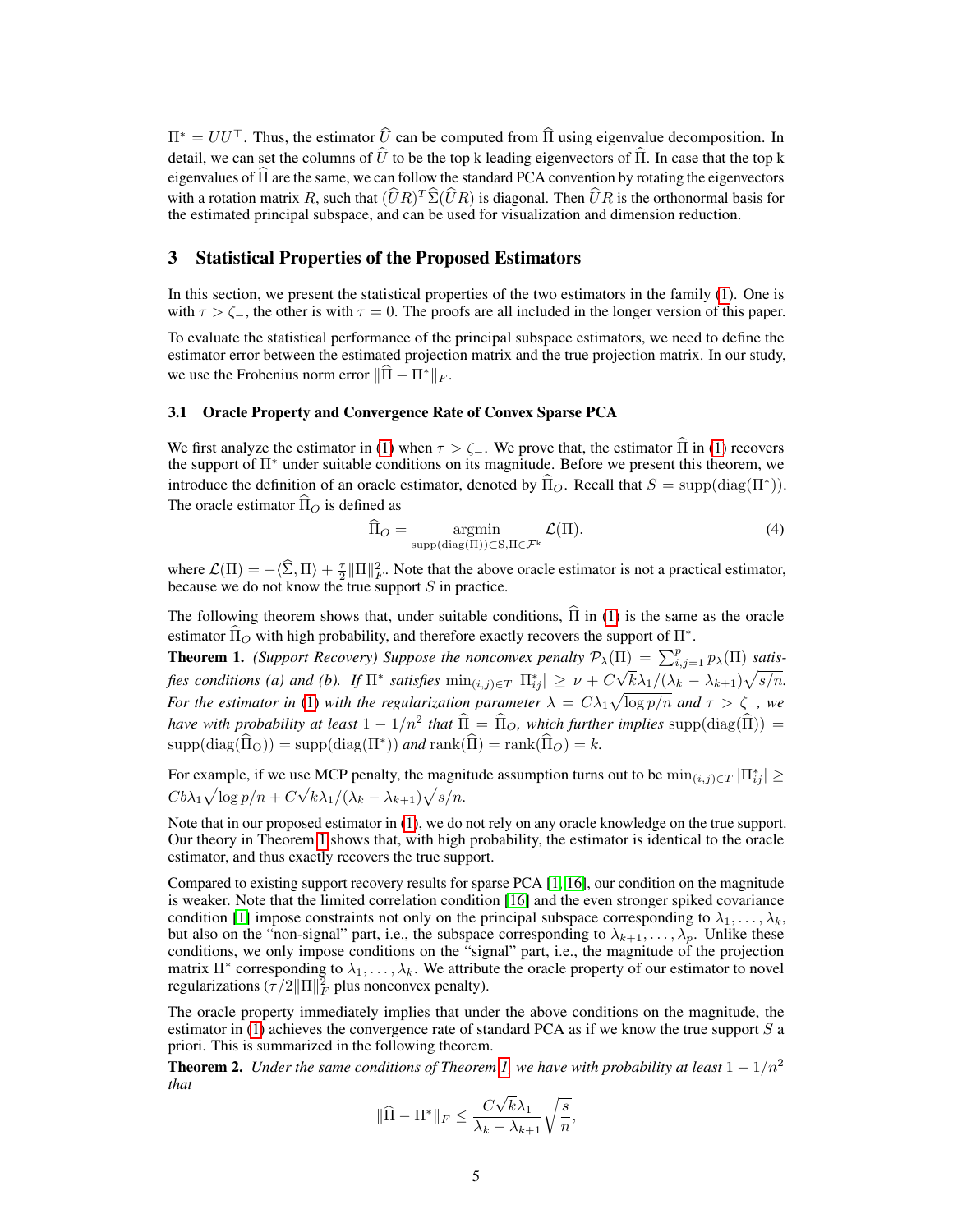#### *for some universal constant* C*.*

Evidently, the estimator attains a much sharper statistical rate of convergence than the state-of-the-art result proved in [23].

#### 3.2 Convergence Rate of Nonconvex Sparse PCA

We now analyze the estimator in (3), which is a special case of (1) when  $\tau = 0$ . We basically show that any local optima of the non-convex optimization problem in (3) is a good estimator. In other words, our theory applies to any projection matrix  $\widehat{\Pi}_{\tau=0} \in \mathbb{R}^{p \times p}$  that satisfies the first-order necessary conditions (variational inequality) to be a local minimum of (3):

$$
\langle \widehat{\Pi}_{\tau=0} - \Pi', -\widehat{\Sigma} + \nabla \mathcal{P}_{\lambda}(\widehat{\Pi}) \rangle \le 0, \ \forall \ \Pi' \in \mathcal{F}^k
$$

Recall that  $S = \text{supp}(\text{diag}(\Pi^*))$  with  $|S| = s$ ,  $T = S \times S$  with  $|T| = s^2$ , and  $T^c = [p] \times [p] \setminus T$ . For  $(i, j) \in T_1 \subset T$  with  $|T_1| = t_1$ , we assume  $|\Pi_{ij}^*| \ge \nu$ , while for  $(i, j) \in T_2 \subset T$  with  $|T_2| = t_2$ , we assume  $|\Pi_{ij}^*| < \nu$ . Clearly, we have  $s^2 = t_1 + t_2$ . There exists a minimal submatrix  $A \in \mathbb{R}^{n_1 \times n_2}$ of  $\Pi^*$ , which contains all the elements in  $T_1$ , with  $s_1 = \min\{n_1, n_2\}$ . There also exists a minimal submatrix  $B \in \mathbb{R}^{m_1 \times m_2}$  of  $\Pi^*$ , that contains all the elements in  $T_2$ .

Note that in general,  $s_1 \leq s, m_1 \leq s$  and  $m_2 \leq s$ . In the worst case, we have  $s_1 = m_1 = m_2 = s$ . **Theorem 3.** Suppose the nonconvex penalty  $\mathcal{P}_{\lambda}(\Pi) = \sum_{i,j=1}^{p} p_{\lambda}(\Pi)$  satisfies conditions (b) (c) and (d). For the estimator in (3) with regularization parameter  $\lambda = C \lambda_1 \sqrt{\log p/n}$  and  $\zeta_- \leq$  $(\lambda_k - \lambda_{k+1})/4$ , with probability at least  $1 - 4/p^2$ , any local optimal solution  $\widehat{\Pi}_{\tau=0}$  satisfies

$$
\|\widehat{\Pi}_{\tau=0}-\Pi^*\|_F \leq \underbrace{\frac{4C\lambda_1\sqrt{s_1}}{(\lambda_k-\lambda_{k+1})}\sqrt{\frac{s}{n}}}_{T_1:|\Pi_{ij}^*|\geq \nu}+\underbrace{\frac{12C\lambda_1\sqrt{m_1m_2}}{(\lambda_k-\lambda_{k+1})}\sqrt{\frac{\log p}{n}}}_{T_2:|\Pi_{ij}^*|<\nu}.
$$

Note that the upper bound can be decomposed into two parts according to the magnitude of the entries in the true projection matrix, i.e.,  $|\Pi_{ij}^*|, 1 \le i, j \le p$ . We have the following comments:

On the one hand, for those strong "signals", i.e.,  $|\Pi_{ij}^*| \geq \nu$ , we are able to achieve the convergence rate of  $O(\lambda_1\sqrt{s_1}/(\lambda_k-\lambda_{k+1})\sqrt{s/n})$ . Since  $s_1$  is at most equal to s, the worst-case rate is  $O(\lambda_1/(\lambda_k-\lambda_{k+1})\sqrt{s/n})$ .  $\lambda_{k+1}$ )s/ $\sqrt{n}$ ), which is sharper than the rate proved in [23], i.e.,  $O(\lambda_1/(\lambda_k - \lambda_{k+1})s\sqrt{\log p/n})$ . In the other case that  $s_1 < s$ , the convergence rate could be even sharper.

On the other hand, for those weak "signals", i.e.,  $|\Pi_{ij}^*| < \nu$ , we are able to achieve the convergence rate of  $O(\lambda_1\sqrt{m_1m_2}/(\lambda_k-\lambda_{k+1})\sqrt{\log p/n})$ . Since both  $m_1$  and  $m_2$  are at most equal to s, the worst-case rate is  $O(\lambda_1/(\lambda_k - \lambda_{k+1})s\sqrt{\log p/n})$ , which is the same as the rate proved in [23]. In the other case that  $\sqrt{m_1 m_2} < s$ , the convergence rate will be sharper than that in [23].

The above discussions clearly demonstrate the advantage of our estimator, which essentially benefits from non-convex penalty.

## 4 Optimization Algorithm

In this section, we present an optimization algorithm to solve (1) and (3). Since (3) is a special case of (1) with  $\tau = 0$ , it is sufficient to develop an algorithm for solving (1).

Observing that (1) has both nonsmooth regularization term and nontrivial constraint set  $\mathcal{F}^k$ , it is difficult to directly apply gradient descent and its variants. Following [23], we present an alternating direction method of multipliers (ADMM) algorithm. The proposed ADMM algorithm can efficiently compute the global optimum of (1). It can also find a local optimum to (3). It is worth noting that other algorithms such as Peaceman Rachford Splitting Method [11] can also be used to solve (1).

We introduce an auxiliary variable  $\Phi \in \mathbb{R}^{p \times p}$ , and consider an equivalent form of (1) as follows

$$
\underset{\Pi, \Phi}{\text{argmin}} - \langle \widehat{\Sigma}, \Pi \rangle + \frac{\tau}{2} \|\Pi\|_{F}^{2} + \mathcal{P}_{\lambda}(\Phi), \quad \text{subject to } \Pi = \Phi, \ \Pi \in \mathcal{F}^{k}.
$$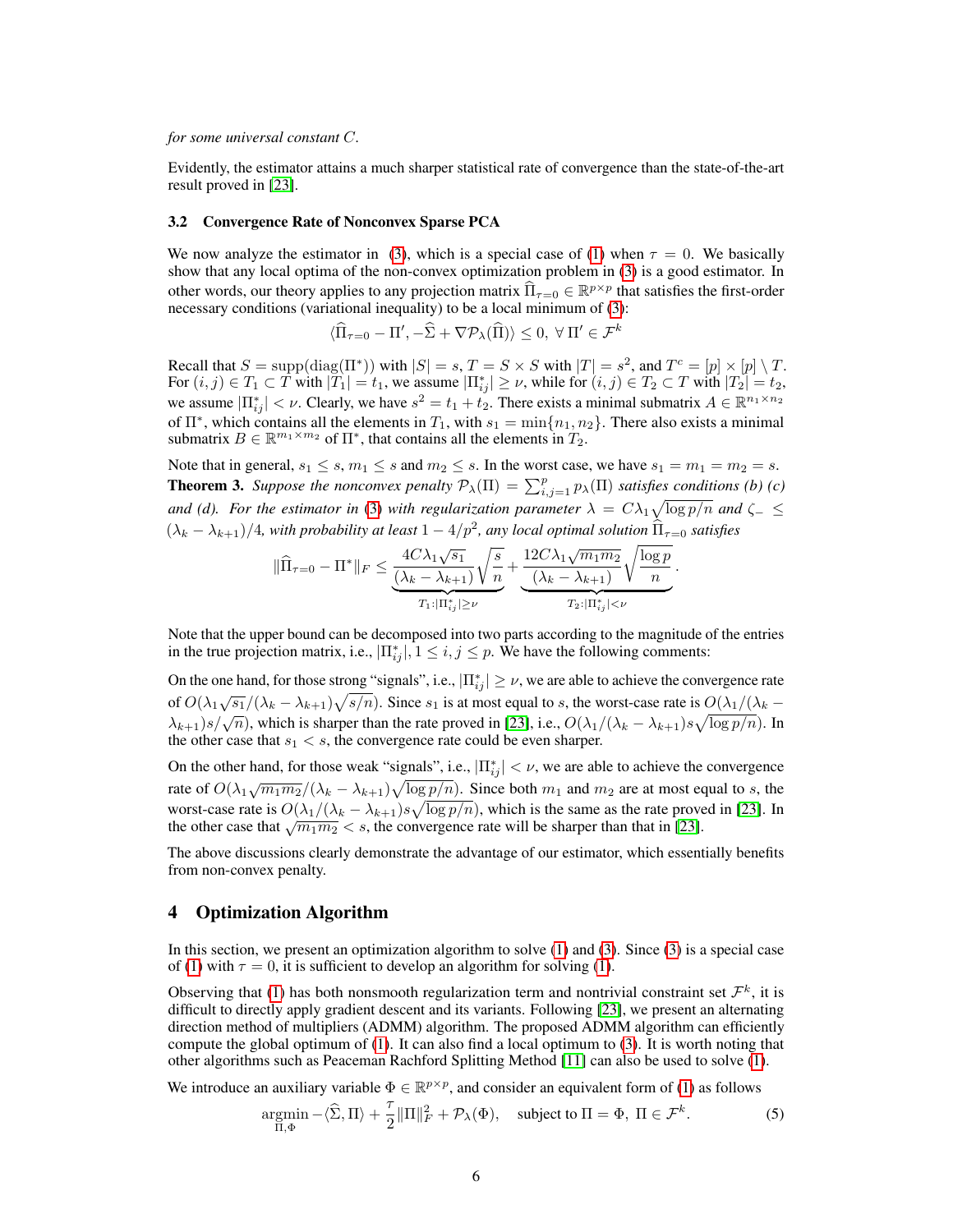The augmented Lagrangian function corresponding to (5) is

$$
L(\Pi, \Phi, \Theta) = \infty \mathbf{1}_{\mathcal{F}^k}(\Pi) - \langle \widehat{\Sigma}, \Pi \rangle + \frac{\tau}{2} \|\Pi\|_F^2 + \mathcal{P}_\lambda(\Phi) + \langle \Theta, \Pi - \Phi \rangle + \frac{\rho}{2} \|\Pi - \Phi\|_F^2, \quad (6)
$$

where  $\Theta \in \mathbb{R}^{d \times d}$  is the Lagrange multiplier associated with the equality constraint  $\Pi = \Phi$  in (5), and  $\rho > 0$  is a penalty parameter that enforces the equality constraint  $\Pi = \Phi$ . The detailed update scheme is described in Algorithm 1. In details, the first subproblem (Line 5 of Algorithm 1) can be solved by projecting  $\rho/(\rho + \tau)\Phi^{(t)} - 1/(\rho + \tau)\Theta^{(t)} + 1/(\rho + \tau)\widehat{\Sigma}$  onto Fantope  $\mathcal{F}^k$ . This projection has a simple form solution as shown by [23, 16]. The second subproblem (Line 6 of Algorithm 1) can be solved by generalized soft-thresholding operator as shown by [5] [17].

#### Algorithm 1 Solving Convex Relaxation (5) using ADMM.

1: **Input:** Covariance Matrix Estimator  $\Sigma$ 2: **Parameter:** Regularization parameters  $\lambda > 0$ ,  $\tau \ge 0$ , Penalty parameter  $\rho > 0$  of the augmented Lagrangian, Maximum number of iterations T  $3\colon\thinspace \Pi^{(0)}\leftarrow{\bf 0}, \Phi^{(0)}\leftarrow{\bf 0}, \Theta^{(0)}\leftarrow{\bf 0}$ 4: For  $t = 0, ..., T - 1$ 5:  $\Pi^{(t+1)} \leftarrow \arg \min_{\Pi \in \mathcal{F}^k} \frac{1}{2} \|\Pi - \left(\frac{\rho}{\rho + \tau} \Phi^{(t)} - \frac{1}{\rho + \tau} \Theta^{(t)} + \frac{1}{\rho + \tau} \widehat{\Sigma}\right)\|_F^2$ 6:  $\Phi^{(t+1)} \leftarrow \arg \min_{\Phi} \frac{1}{2} || \Phi - (\Pi^{(t+1)} + \frac{1}{\rho} \Theta^{(t)}) ||_F^2 + \mathcal{P}_{\frac{\lambda}{\rho}}(\Phi)$ 7:  $\Theta^{(t+1)} \leftarrow \Theta^{(t)} + \rho(\Pi^{(t+1)} - \Phi^{(t+1)})$ 8: End For 9: **Output:**  $\Pi^{(T)}$ 

## 5 Experiments

In this section, we conduct simulations on synthetic datasets to validate the effectiveness of the proposed estimators in Section 2. We generate two synthetic datasets via designing two covariance matrices. The covariance matrix  $\Sigma$  is basically constructed through the eigenvalue decomposition. In detail, for synthetic dataset I, we set  $s = 5$  and  $k = 1$ . The leading eigenvalue of its covariance matrix  $\Sigma$  is set as  $\lambda_1 = 100$ , and its corresponding eigenvector is sparse in the sense that only the first  $s = 5$  entries are nonzero and set be to  $1/\sqrt{5}$ . The other eigenvalues are set as  $\lambda_2 = \ldots =$  $\lambda_p = 1$ , and their eigenvectors are chosen arbitrarily. For synthetic dataset II, we set  $s = 10$  and  $k = 5$ . The top-5 eigenvalues are set as  $\lambda_1 = \ldots = \lambda_4 = 100$  and  $\lambda_5 = 10$ . We generate their corresponding eigenvectors by sampling its nonzero entries from a standard Gaussian distribution, and then orthnormalizing them while retaining the first  $s = 10$  rows nonzero. The other eigenvalues are set as  $\lambda_6 = \ldots = \lambda_p = 1$ , and the associated eigenvectors are chosen arbitrarily. Based on the covariance matrix, the groundtruth rank- $k$  projection matrix  $\Pi^*$  can be immediately calculated. Note that synthetic dataset II is more challenging than synthetic dataset I, because the smallest magnitude of  $\Pi^*$  in synthetic dataset I is 0.2, while that in synthetic dataset II is much smaller (about 10<sup>-3</sup>). We sample  $n = 80$  i.i.d. observations from a normal distribution  $\mathcal{N}(0, \Sigma)$  with  $p = 128$ , and then calculate the sample covariance matrix  $\Sigma$ .

Since the focus of this paper is principal subspace estimation rather than principal eigenvectors estimation, it is sufficient to compare our proposed estimators (*Convex SPCA* in (1) and *Nonconvex SPCA* in 3) with the estimator proposed in [23], which is referred to as *Fantope SPCA*. Note that *Fantope PCA* is the pioneering and the state-of-the-art estimator for principal subspace estimation of SPCA. However, since Fantope SPCA uses convex penalty  $\|\Pi\|_{1,1}$  on the projection matrix  $\Pi$ , the estimator is biased [29]. We also compare our proposed estimators with the oracle estimator in (4), which is not a practical estimator but provides the optimal results that we could achieve. In our experiments, we need to compare the estimator attained by the algorithmic procedure and the oracle estimator. To obtain the oracle estimator, we apply standard PCA on the submatrix (supported on the true support) of the sample covariance  $\Sigma$ . Note that the true support is known because we use synthetic datasets here.

In order to evaluate the performance of the above estimators, we look at the Frobenius norm error  $\|\Pi - \Pi^*\|_F$ . We also use True Positive Rate (TPR) and False Positive Rate (FPR) to evaluate the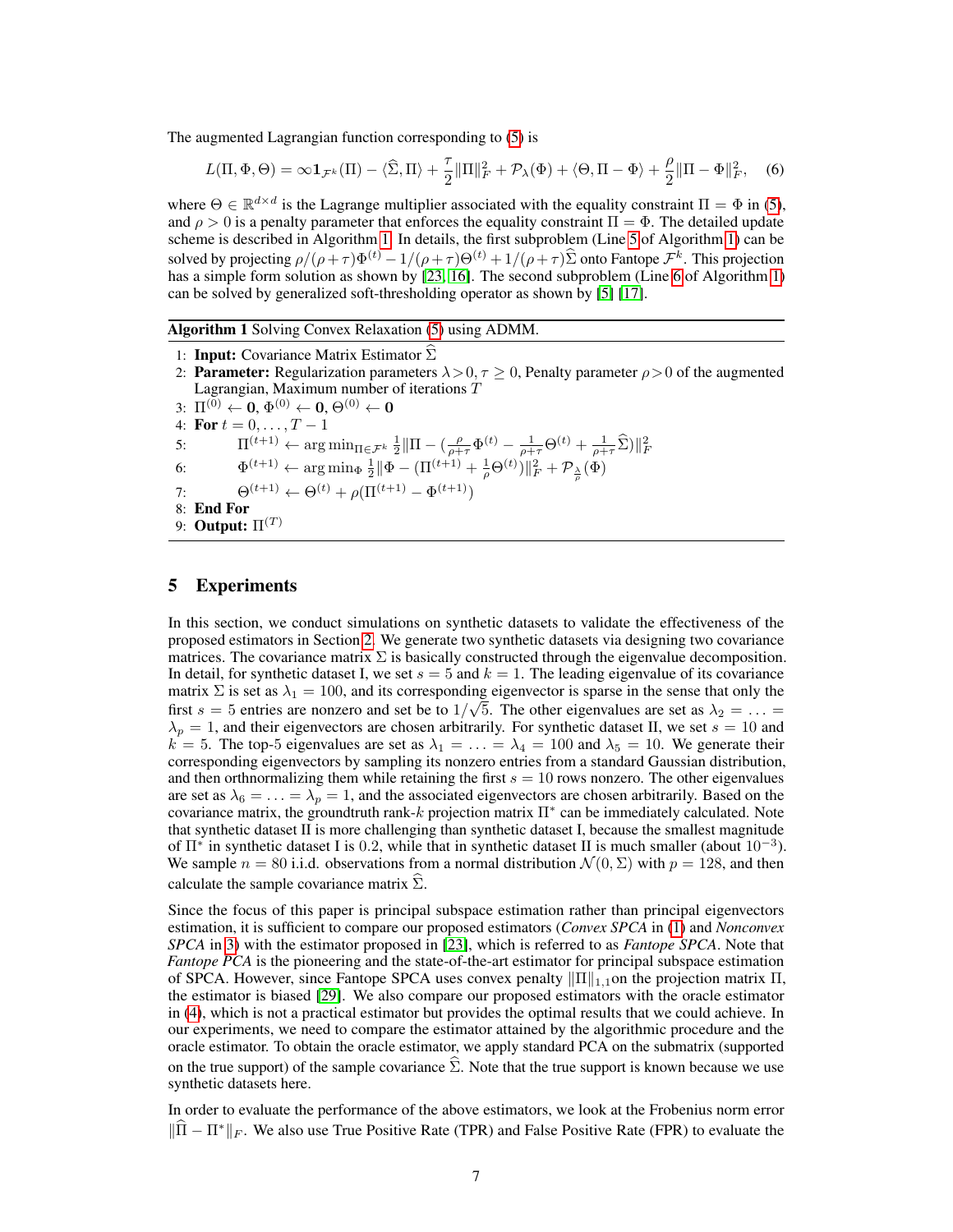support recovery result. The larger the TPR and the smaller the FPR, the better the support recovery result.

Both of our estimators use MCP penalty, though other nonconvex penalties such as SCAD could be used as well. In particular, we set  $b = 3$ . For *Convex SPCA*, we set  $\tau = \frac{2}{b}$ . The regularization parameter  $\lambda$  in our estimators as well as *Fantope SPCA* is tuned by 5-fold cross validation on a held-out dataset. The experiments are repeated 20 times, and the mean as well as the standard errors are reported. The empirical results on synthetic datasets I and II are displayed in Table 1.

| Synthetic I  |                | $\ \Pi-\Pi^*\ _F$         | <b>TPR</b>          | <b>FPR</b>          |
|--------------|----------------|---------------------------|---------------------|---------------------|
| $n=80$       | Oracle         | $0.0289 \pm 0.0134$       |                     | $\theta$            |
| $p = 128$    | Fantope SPCA   | $0.0317 \pm 0.0149$       | $1.0000 \pm 0.0000$ | $0.0146 \pm 0.0218$ |
| $s=5$        | Convex SPCA    | $0.0290 \pm 0.0132$       | $1.0000 \pm 0.0000$ | $0.0000 \pm 0.0000$ |
| $k=1$        | Nonconvex SPCA | $0.0290 \pm 0.0133$       | $1.0000 \pm 0.0000$ | $0.0000 \pm 0.0000$ |
|              |                |                           |                     |                     |
| Synthetic II |                | $\ \hat{\Pi} - \Pi^*\ _F$ | <b>TPR</b>          | <b>FPR</b>          |
| $n=80$       | Oracle         | $0.1487 \pm 0.0208$       |                     | $\Omega$            |
| $p = 128$    | Fantope SPCA   | $0.2788 \pm 0.0437$       | $1.0000 \pm 0.0000$ | $0.8695 \pm 0.1634$ |
| $s=10$       | Convex SPCA    | $0.2031 \pm 0.0331$       | $1.0000 \pm 0.0000$ | $0.5814 \pm 0.0674$ |

Table 1: Empirical results for subspace estimation on synthetic datasets I and II.

It can be observed that both *Convex SPCA* and *Nonconvex SPCA* estimators outperform *Fantope SPCA* estimator [23] greatly in both datasets. In details, on synthetic dataset I with relatively large magnitude of Π<sup>∗</sup> , our *Convex SPCA* estimator achieves the same estimation error and perfect support recovery as the oracle estimator. This is consistent with our theoretical results in Theorems 1 and 2. In addition, our *Nonconvex SPCA* estimator achieves very similar results with *Convex SPCA*. This is not very surprising, because provided that the magnitude of all the entries in Π<sup>∗</sup> is large, *Nonconvex* √ *SPCA* attains a rate which is only  $1/\sqrt{s}$  slower than *Convex SPCA*. *Fantope SPCA* cannot recover the support perfectly because it detected several false positive supports. This implies that the LCC condition is stronger than our large magnitude assumption, and does not hold on this dataset.

On synthetic dataset II, our *Convex SPCA* estimator does not perform as well as the oracle estimator. This is because the magnitude of  $\Pi^*$  is small (about  $10^{-3}$ ). Given the sample size  $n = 80$ , the conditions of Theorems 1 are violated. But note that *Convex SPCA* is still slightly better than *Nonconvex SPCA*. And both of them are much better than *Fantope SPCA*. This again illustrates the superiority of our estimators over existing best approach, i.e., *Fantope SPCA* [23].

# 6 Conclusion

In this paper, we study the estimation of the  $k$ -dimensional principal subspace of a population matrix  $\Sigma$  based on sample covariance matrix  $\hat{\Sigma}$ . We proposed a family of estimators based on novel regularizations. The first estimator is based on convex optimization, which is suitable for projection matrix with large magnitude entries. It enjoys oracle property and the same convergence rate as standard PCA. The second estimator is based on nonconvex optimization, and it also attains faster rate than existing principal subspace estimator, even when the large magnitude assumption is violated. Numerical experiments on synthetic datasets support our theoretical results.

## Acknowledgement

We would like to thank the anonymous reviewers for their helpful comments. This research is partially supported by the grants NSF IIS1408910, NSF IIS1332109, NIH R01MH102339, NIH R01GM083084, and NIH R01HG06841.